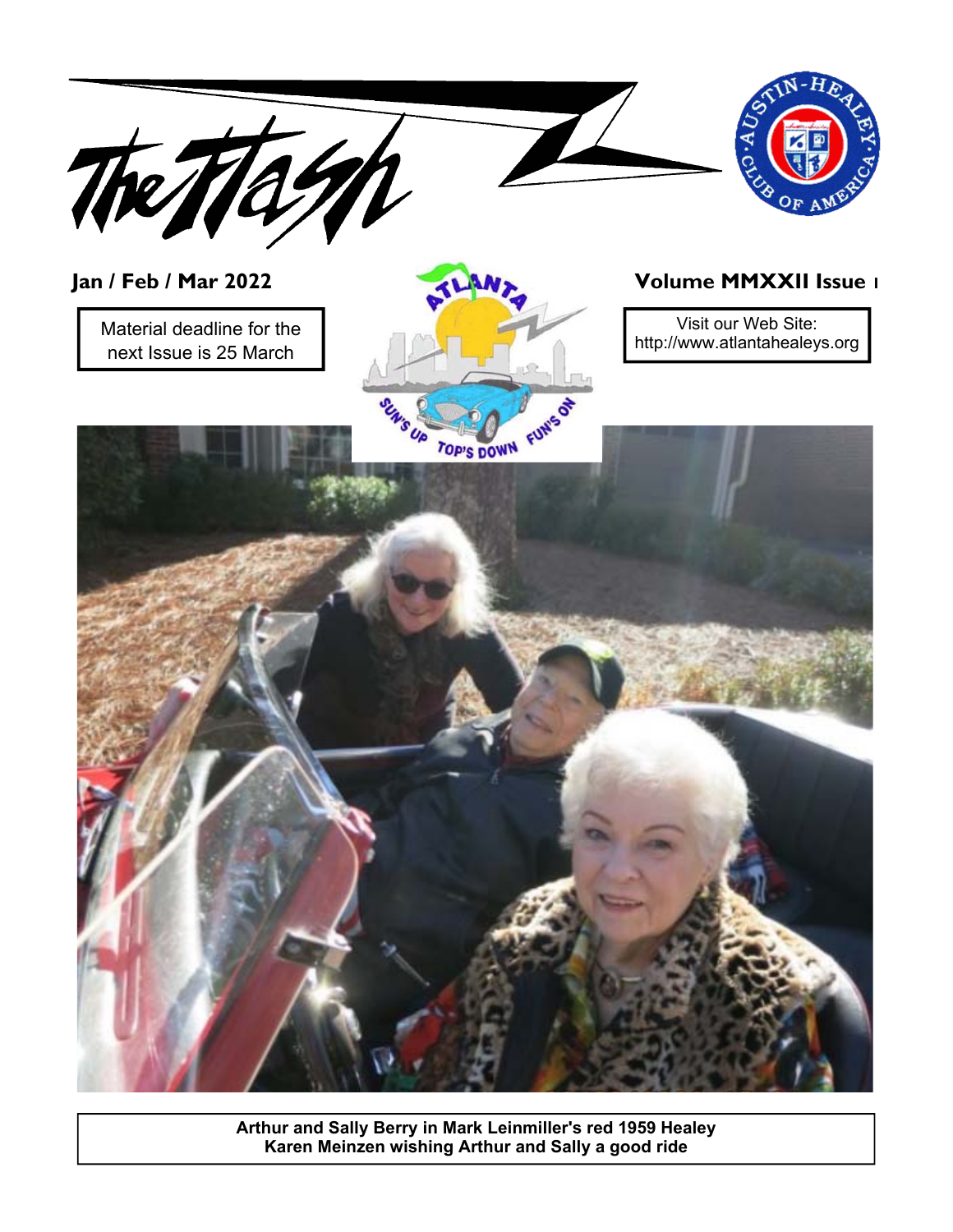tash P

**Volume MMXXII Issue** 

## **Atlanta Austin Healey Club**

**President**…Charlie Moshell charliemoshell@aol.com 770-831-8669

**Vice President**…Open Who Wants to be a VP???

**Treasurer**…Sheron Moshell smoshell@aol.com 770-831-8669

**Membership**…Cyndi & Sam Marble samncyna@att.net 404-538-9611

**National Delegate**…John May jdmayy@gmail.com 770-998-9098

**Historian**…Judy Bagheri judybagheri@mindspring.com 678-639-4274

In this issue…

On the cover: Arthur & Sally Berry Re-live Healey Memories (Full Article on Page 9)

Pages 3 - 5 Events & Happenings Pages 6 - 7 S/E Classic 2022 Info Page 8 Other items of interest Page 9 President's message Page 10AAHC Arthur Berry Visit Pages 11- 14 Tech Corner by Barry Rosenberg Pages 15 Misc. Thoughts by Robb Handshuh Page 16 Members Classified / Other Classified NEWSLETTER OF THE ATLANTA AUSTIN-HEALEY CLUB THE FLASH EDITORS AND PUBLISHERS Robb Handshuh & Kate O'Leary ROBB -719 246-3637 // KATE 678-488-5761

E-MAIL: ATLHEALEYFLASH**@**GMAIL.COM

Legal Stuff-

 The Flash is a publication of the Atlanta Austin-Healey Club. All material presented in the publication may be used in other clubs' publications provided The Flash and the author are given credit.

 Contributions to The Flash are greatly appreciated and welcomed. It is preferred that material be e-mailed or submitted electronic media using Microsoft Compatible Word and labeled with the name of the article and author. Please convert Apple or MAC files to MS format. A printed copy accompanying the electronic file would be appreciated. Articles are also accepted on plain old paper.

 The technical articles that appear in The Flash represent the opinion of the author and do not necessarily reflect the views of the Atlanta Austin-Healey Club, or the editor.

#### Advertising

 The Atlanta Austin-Healey Club accepts commercial advertising for publication in The Flash. To inquire about advertising rates contact the editor.

 Non-commercial ads are free of charge to AHCA members. The normal run time for an ad is three issues. The ad may run longer with notification to the editor prior to the publication deadline.

 The acceptance of advertising for any product or service in The Flash does not imply endorsement for that product or the service by either the Atlanta Austin-Healey Club or the Austin-Healey Club of America.

#### **Editors' Note**

What's old is new again! Robb Handshuh & Kate O'leary are resuming the publication of the Atlanta Austin Healey Club News Letter "The Flash". While some information may redundant from the club's web site, we hope The Flash popping up in your email in-box will ensure continued communications with all members that may not be checking the club web-site on a regular basis. We would like to thank Rick Hertzberg for his effort to produce The Flash for the past several years.

Members are encouraged to submit articles, photographs or other materials of interest by mailing them to the address shown below. Atlanta Austin Healey Club Editor 1179 Wingate Drive SW Marietta, GA 30064 Members may also submit items of interest via e-mail by sending them to: **b947585@gmail.com**  (and/or) **kaoleary73@gmail.com**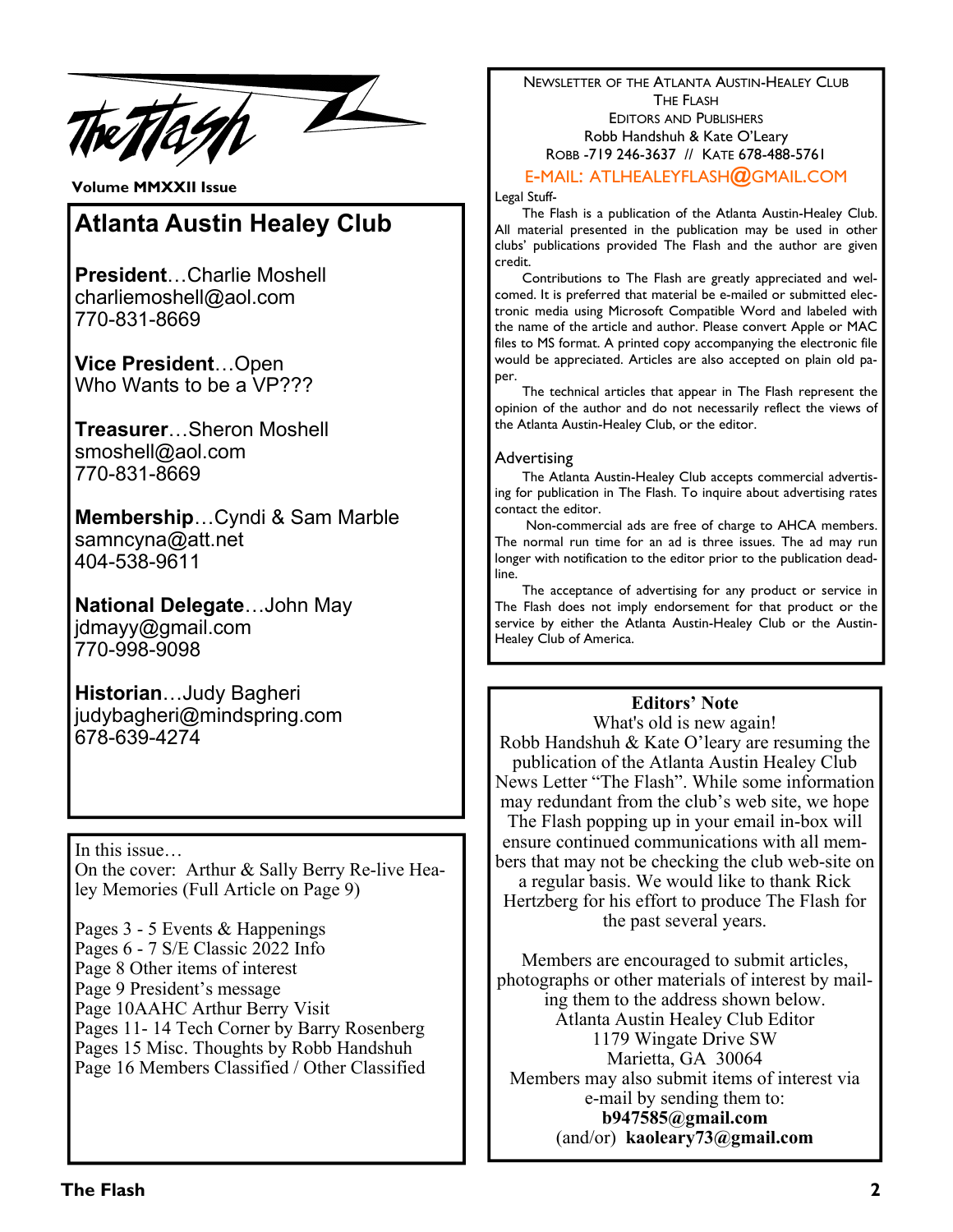A shout out is in order to Rob Handshuh and Kate O'Leary for taking on the task of our newsletter editor upon his eventual return to the Atlanta area. Help support our newsletter by submitting write ups and photos of your projects, gathering and general interest activities you may be involved in.

Hopefully as we move forward into 2022, we will be in a position to come out of the Covid hibernation that has limited our in-person gatherings and comradery.

We have an in-n person meeting scheduled for Saturday March 5th in Roswell in an effort to get us back on track. We have SE classic planning as well as our general activity planning to review, discuss and implement.

This will be a great opportunity for our SE Classic planning committee to share and update the details with everyone abouts what's occurred during the initial planning, where we are now, and what needs to be accomplished over the next few months.

In the meantime, we will establish and schedule some group events that will provide the fun and enjoyment that comes along with club membership and participation So, if you have any suggestions, ideas, dreams for activities for any of the three categories listed below, bring them with you to the meeting or send them to my attention charliemoshell@aol.com.

The categories of events include but are not limited to;

SE Classic; Planning, meeting, Hilton Head visit, & execution

Social Gatherings; British Car Day, British Car Fayre, SE British Car Festival, Ice Cream Social etc.

Destination Drives; local, regional and national, destination, picnic, brewery, apple run, or whatever.

Tech Sessions; mechanical, electrical, soft trim etc.

At our march 5th meeting we can finalize how to get back with a monthly meeting on a regularly scheduled calendar.

Destination drives; have always been popular as the preferred mechanism for social interactively allowing the social distancing when desired.

From our past bucket list a few suggestions are listed below;

- $\Rightarrow$  Carolinas August Overnighter Ashville NC area
- $\Rightarrow$  Annual Chris Gore Memorial Tour
- $\Rightarrow$  Drive to Stumphouse Mountain Tunnel Walhalla SC
- $\Rightarrow$  Drive to the "Road to Nowhere" Byson City NC
- $\Rightarrow$  Drive to Cloudland Canyon and garage tour
- $\Rightarrow$  Drive to Cave Spring GA
- $\Rightarrow$  Drive to Little River Canyon AL
- $\Rightarrow$  Drive to Warm Springs GA
- $\Rightarrow$  Drive to Greensboro GA
- $\Rightarrow$  Drive to Whistle Stop Café, Juliet Gas
- $\Rightarrow$  Annual Kassow Kruise Memorial Tour
- $\Rightarrow$  Annual Polar Bear Drive/Run

Tech Sessions; A desire to resurrect the long-time standing tradition of hosting tech sessions in an effort to share expertise regarding the peculiarities and so-called tricks of the trade has been expressed by those who actually work on their cars. The last one in 2021 was coupled with a fish fry and had great turnout. Step 1, Think about topics that would be of interest and helpful to you.

Step 2 Write down a description with as much information as possible

Step 3 Bring you suggestions and ideas to the March 5th meeting.

For now, that's all Folks! Charlie Mo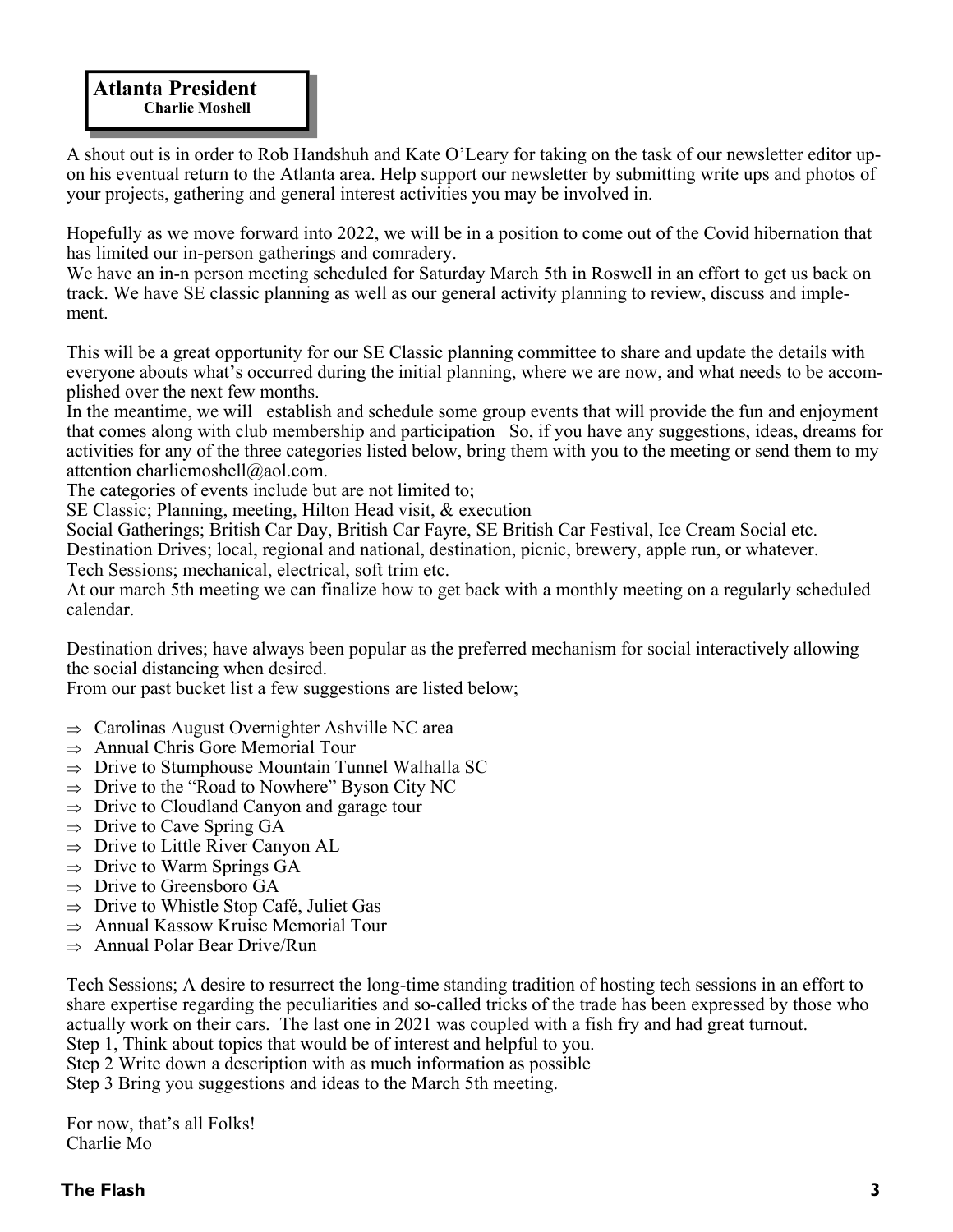

# Atlanta Club Happenings **Mar 5, 22 10:00 am to 1:00 pm - AAHC Planning Meeting 500 Sugar Mill Rd (off Roswell Rd) Atlanta, GA 30350 RSVP by 3/4/22 for Pizza Lunch - Smoshell@aol.com or call 678-634-9473 Note: This is the important annual meeting to map out Events & Happenings for 2022 and S/E Classic updates coming this November. All Members are highly encouraged to attend!! Next Club Meeting / Zoom Call - TBA**

Watch your e-mail during the year for unscheduled Tech Sessions and impromptu drives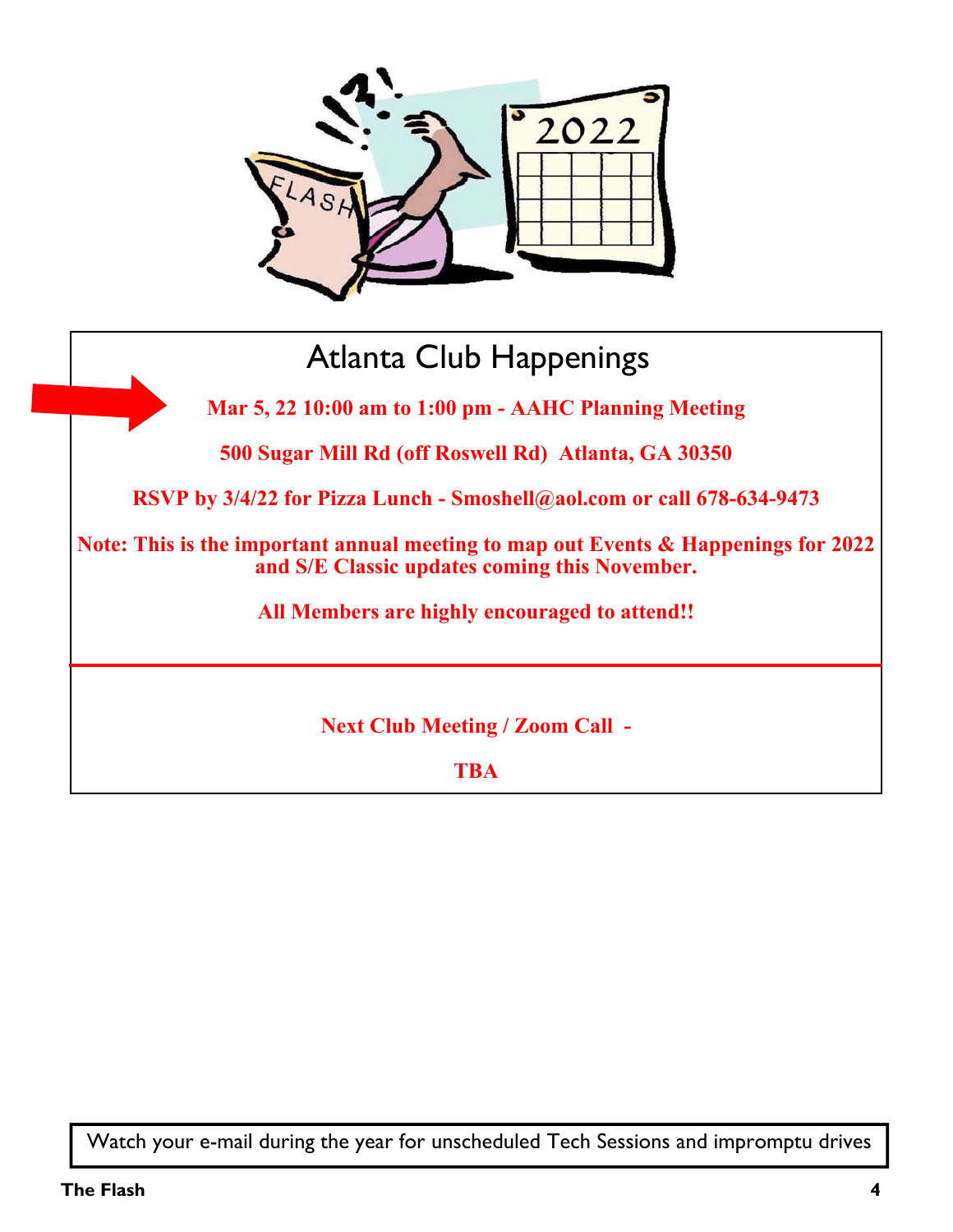## Local Happenings **Spring Tune-Up Tech Session (in conjunction with the Peachtree MG Club)**

Date; April  $2^{nd}$ Start Time; 9:30am Location; British Car Service 568 Bent Tree Drive, Jasper, Ga. 30143 Contact Info; Barry Rosenberg britcars@bellsouth.net 770-689-7573

### **You Must RSVP if you want to attend and eat.**

Subject; Tuning your car for the driving season General questions and answers

We have had this tech session for many years and we are going back to our old plans. We will start about 9:30 with a light breakfast of coffee, juice and donuts (maybe a few sausage biscuits). Then we will go over tuning your car that will include work on your distributor, valve adjusting, setting timing, carb adjusting, etc. After we are done playing, about 12:00, we will have burgers, dogs and the fixings. Then you go home.

What to bring;

### **Tools;**

Such as torque wrench, various open and box end wrenches, screw drivers, timing light if you have one and anything you think you may need. If in doubt, contact me ahead of the tech session and I will recommend what you need.

### **Parts;**

 wires, cap, rotor, etc. If you do not have the parts, I will place one order from Moss and or-Valve cover gasket (no Lotus 907 *{sorry, J/H owners ed*.*}* or Stag engines), points, plugs, der what you need and let you have it at my cost. Contact me at least three or four weeks before the session to discuss what you may need.

### **Directions –**

If you do not have GPS; thru town, Take 515 north to Jasper. Turn right on Highway 53 (Church Street). There is an Ingles on your right at the intersection. Follow 53 until you cross Main Street and go thru that light to the next light where there is a Walgreens. Get into the left turn lane and turn left off of 53 at the Walgreens. This is Burnt Mountain. Cross the tracks and turn right at the 3 way stop by the Shell station. This is Cove Road. Follow Cove about 6 miles to Bent Tree Drive on your left. Just before Bent Tree Dr. Is a fire station on the right. There is a sign on the left at Bent Tree. Go down Bent Tree until you see a white church on your right. The brown shop and house past the church is me. If you pass the lake, you went too far.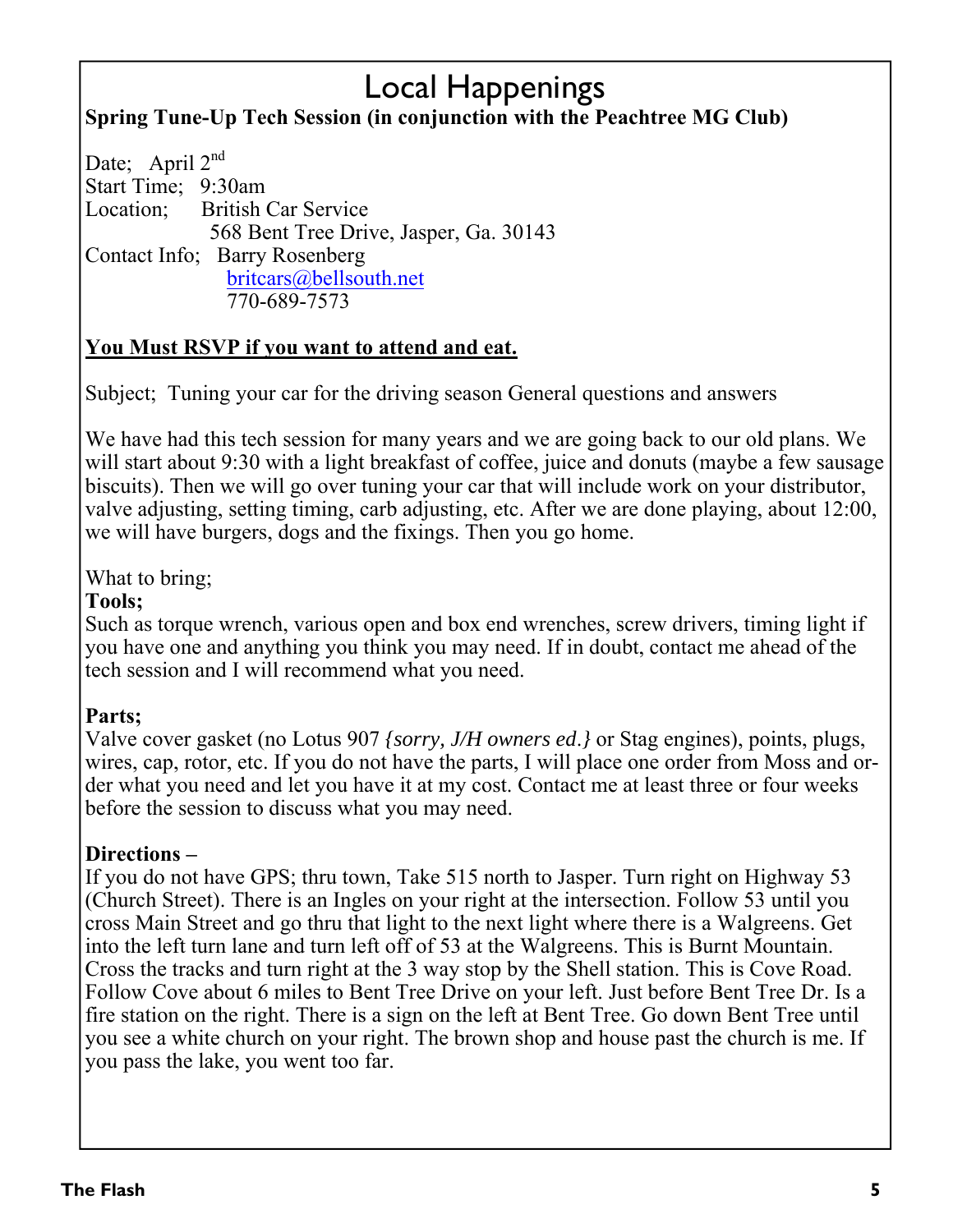## Local Happenings (CONE.)

**Spring Tune-Up Tech Session (in conjunction with the Peachtree MG Club) Cont.**  There is a more scenic route if you do not mind twisty roads, use GPS for that route.

*One request;* The Peachtree MG club would appreciate it if you would bring a \$5 or \$10 donation to our charity. It is not required for your attendance but would be nice.

Any questions, please do not hesitate in contacting me.

### **Remember to RSVP:**

 $#$ 

Barry Rosenberg britcars@bellsouth.net 770-689-7573

# Caffeine & Chrome 2022

Don't miss Caffeine and Chrome! Join Gateway Classic Cars at one of our nationwide showrooms for our monthly event. This classic car celebration is open to the public and has NO admission fee.

Cruise in with your collectible car or daily driver and bring your appetite. Indulge in pastries and coffee while supplies last. All makes, and models are welcome with plenty of parking space.

Gather around with the car community on the last Saturday of every month for an experience you will not forget. Not to mention, we have a museum full of classic, exotic, and muscle cars. This is a family friendly event!



## **2022 Event Dates**

January 29th .February 26th March 26th . April 30th May 28th . June 25th . July 30th . August 27th September 24th . October 29th - Trunk or Treat December 3rd - Holiday Party

Admission: Complimentary Event Time - 9 AM - 12 PM

**Atlanta Location:** 

**1870 McFarland Parkway Suite 300** 

> **Alpharetta GA 30005**

#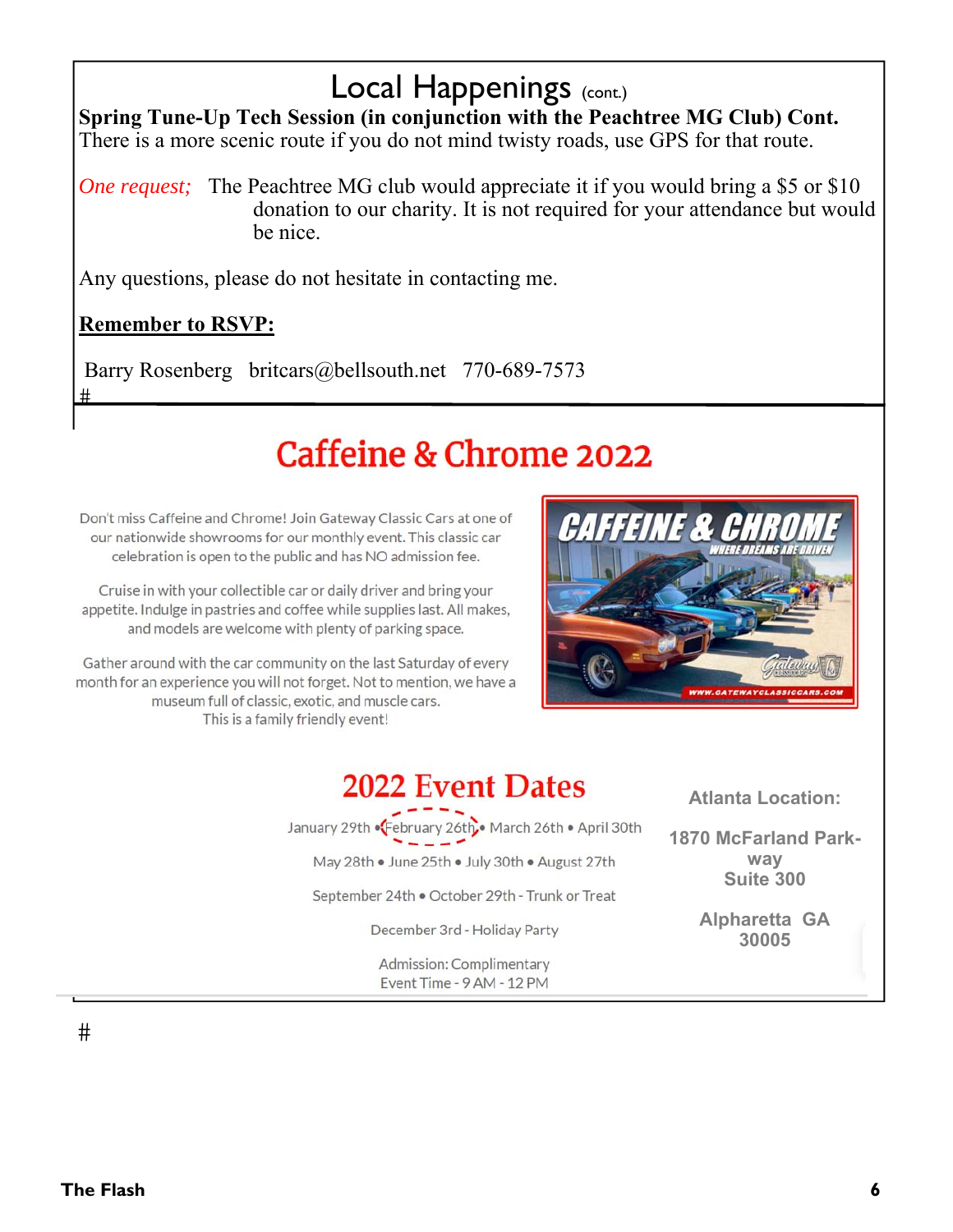## **Southeastern Classic XXXV November 3-6, 2022**

Welcome to Southeastern Classic XXXV. It's hard to believe some of us have been doing this for 35 years! As hosts for this event, the Atlanta Chapter of the Austin Healey Club of America welcomes you to this years' location – Hilton Head Island, SC!

Please join us for some of our traditional SEC favorite activities and events:

- Hospitality with old and new friends
- Self-guided tours
- Tech sessions
- Regalia
- Silent auction
- Funkhana
- Car Show (it's all about our Healeys)
- Awards Banquet

We have also added some unique twists to include:

- Outside venue to the Low Country Celebration Park adjacent to the hotel
- Excellent hotel location within walking distance to the well-known Coligny Beach Park and famous local restaurants.
- Low Country Boil Awards Banquet, a local tradition.
- Ladies Wine Glass Painting Event
- And a unique SEC Car Show Opportunity. The show will be held Saturday on the 17<sup>th</sup> fairway of the Port Royal Golf Club's Planter's Row Golf Course, adjacent to the Hilton Head Island Motoring Festival Club Car Showcase,

**Your SEC Event registration includes** two (2) tickets for both Saturday's and Sunday's HHI Motoring Festival events. You will be free to roam the entire field of vehicles on Saturday and again on Sunday, at your leisure. Please check out their website at www.hhiconcours.com.

The Hilton Head Island Concours d' Elegance & Motoring Festival is a multi-day world-class experience; its two-day format makes it unique to other Concours events.

Sunday, there is an array of 100-200 outstanding cars and motorcycles displayed across the fairways of Port Royal Golf Club's Golf Courses. These vehicles are exceedingly rare, unique and of the highest level of restoration.

 The HHI Motoring Festival welcomes you to apply independently for their Sunday Concours d' Elegance show if you wish to have your car included and judged. They will be selecting 10-12 Healey's split between the 100's and 3000's for this year's show.

**Go to www.healeyclub.org to register on-line.** The event is located on the November calendar. You do not have to be a member to register. If you are an AHAC member, login and go to the calendar. If not, you can still register via the Events/Calendar.

If you have any questions please contact Charlie Moshell (charliemoshell@aol.com), Sheron Moshell (smoshell@aol.com) or John Miner (Registration) at jrminer47@gmail.com.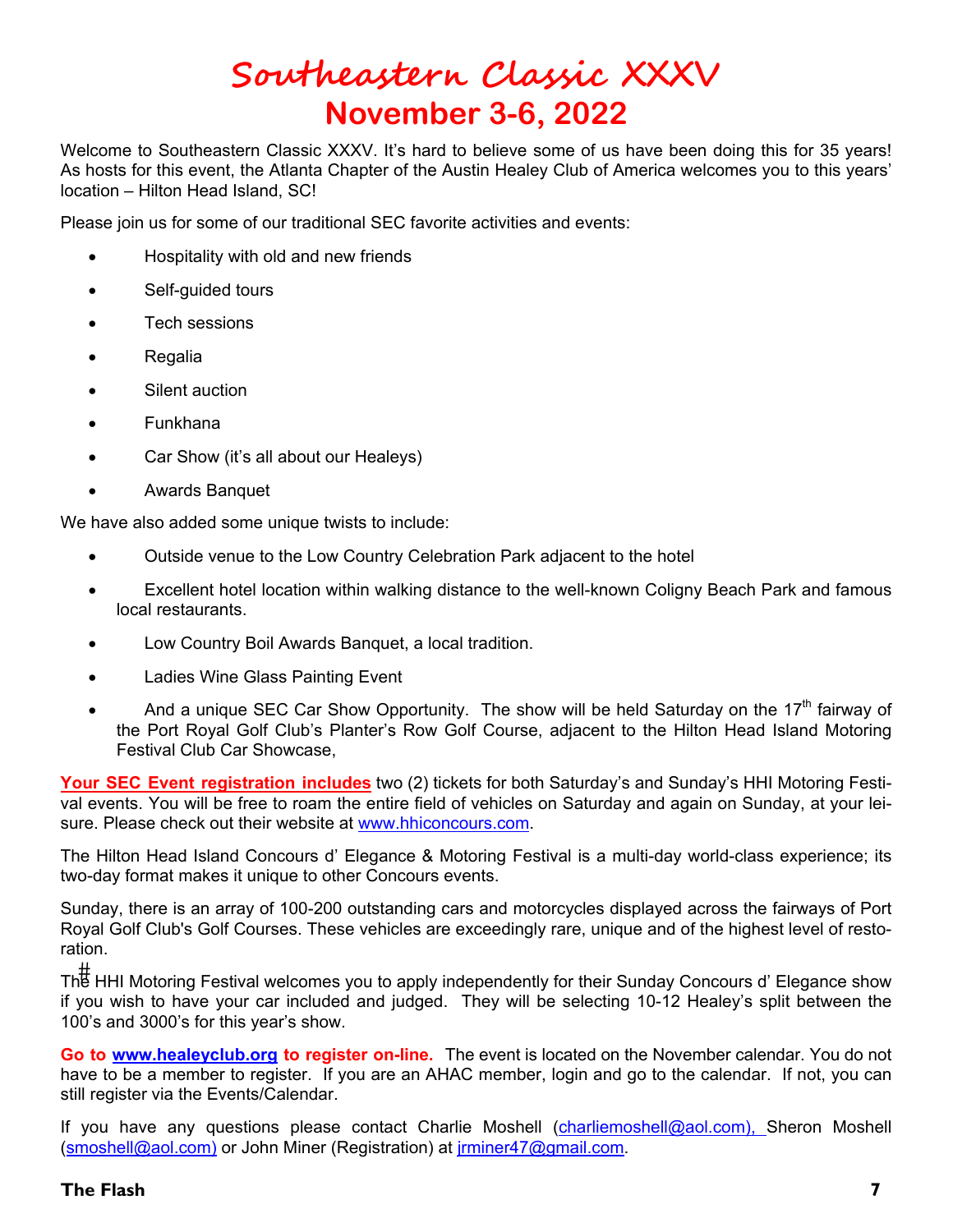## **Southeastern Classic XXXV November 3-6, 2022**

#### **Tentative Schedule and General Information:**

\$

Golf Cart shuttles will be available to provide ease of navigation around the HHI Motoring Festival automotive display. Shuttle service will also be available to and from our wonderful host hotel, the Holiday Inn Express Hilton Head Island, at 2 Tanglewood Dr, Hilton Head Island, SC 29928. (843) 842-6662.

As folks arrive on Thursday, we will be hosting Hospitality. Beverages and snacks provided.

Friday is our "FUNday Friday". We encourage you to take in the sites of the island, the beaches, or even some self-directed driving tours, Burnt Church Distillery being a popular spot. Tech Sessions in the afternoon are always a hit as well. The ladies will have their own tech session this year, a Wine Glass Painting Class. No skills or supplies needed. BYOB is recommended. We will be limited to 40 registrations.

Continuing with "FUNday Friday" will be the Funkhana at the Celebration Park next door to the Holiday Inn Express. All within walking distance. Friday evening dinner is on your own. You can experience the many wonderful restaurants on the island, or you can keep it simple and partake in the delicious food trucks we will have available at the Park as well. Tables and chairs will be set up to accommodate the meal and hospitality.

Saturday morning will be our Southeastern Classic Car Show on the  $17<sup>th</sup>$  fairway at Port Royal. We are limited to 80 cars, thus only one car will be allowed per registration. **Must be registered by October 14th to be eligible to participate in the show.** 

Saturday evening, we will be having our SEC Awards Banquet. It will be a very casual event since it will be outside on the lawn at Celebration Park, ending the SE Classic with a traditional Low Country Boil. For those who are not into seafood, barbeque will be available as well. Do I dare say, "Hospitality" again? You are welcome to BYOB. Some refreshments will be provided.

Our SEC event is officially over following the Awards Banquet. However, for those who would like to stay another day and enjoy your tickets to the HHI Concours d' Elegance on Sunday (included in your registration), the Holiday Inn Express is extending our deeply-discounted room rate of \$159/night to Sunday evening as well.

#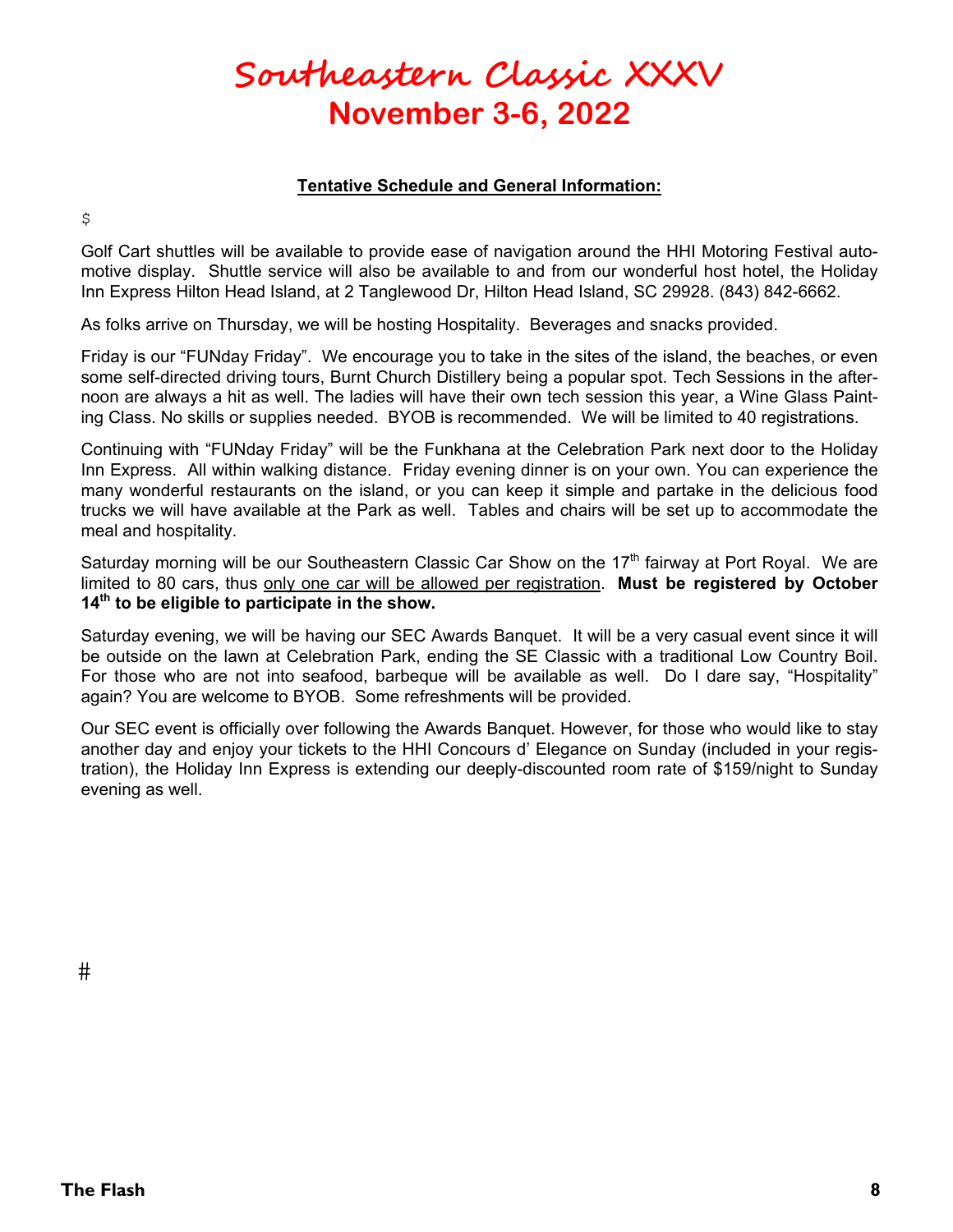## Local Happenings (CONE.)

HSR (Road Atlanta)

Our annual Spring Fling at Sebring April 6th - 8th and the storied Mitty at Road Atlanta April 28th - May 1st . The Mitty will feature any and all Sports Racers. Get your entries in and reserve your spot on the grid!



# Other Happenings

### **27th Annual Amelia Concours d'Elegance: A motoring event unlike any other March 3-6 2022 Concours d'Elegance Car Show Sunday March 6, 2022**

Info / tickets - https://www.hagerty.com/media/tags/concours-delegance/

# Healey Cameo Appearance



Can you guess the TV Show and Year this Healey made a cameo appearance?

*Answer on Page 16*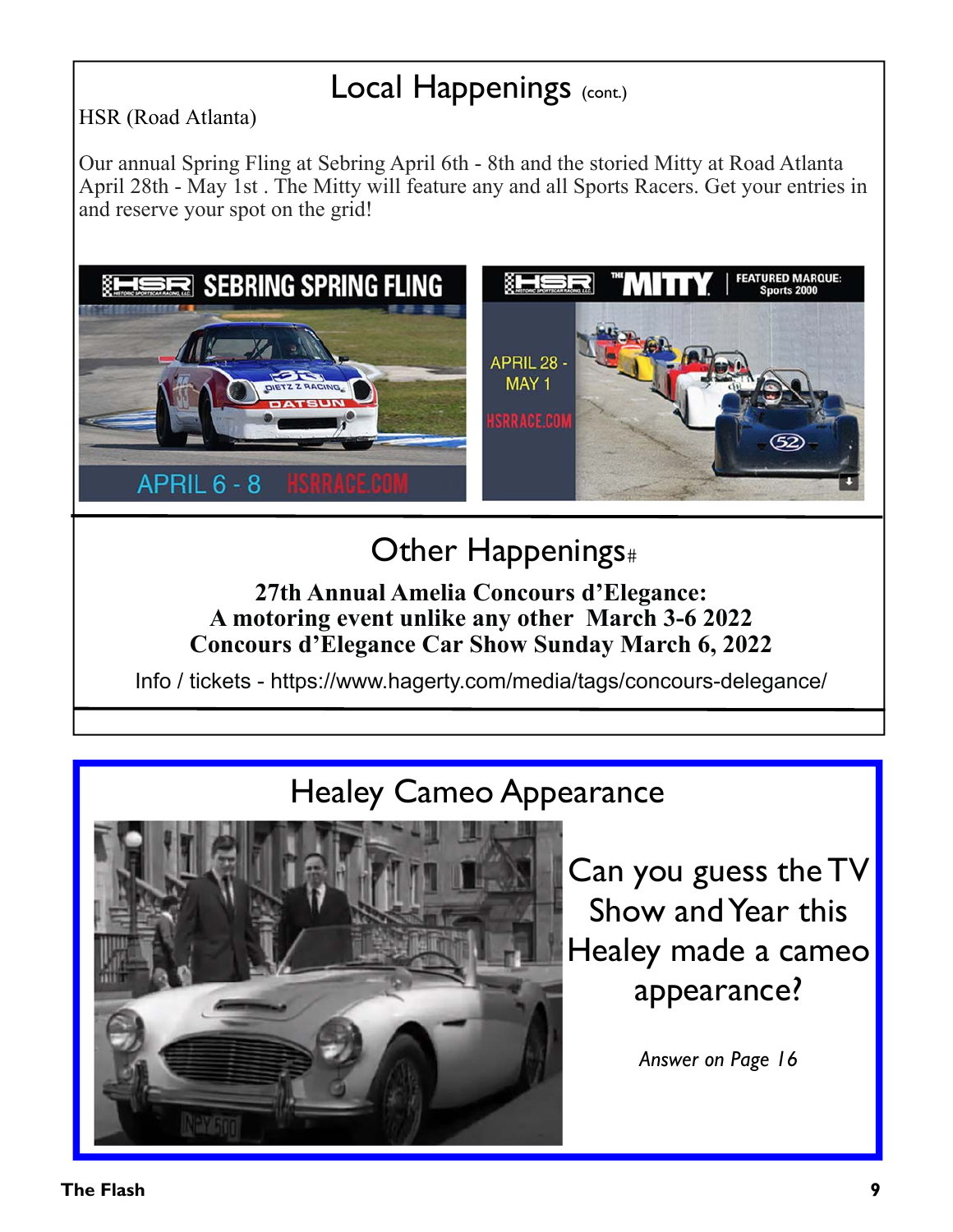#### **Arthur Berry Visit Article by John May Photos by Karen Meinzen**

Yesterday (02/06/2022) was a wonderful day, with the best February day one could ask for. Sunshine and around 50 degrees.

After one Healey failed to pass its test drive on Saturday, we had 4 Healeys and 8 members there to wish the best for Arthur and Sally Berry. Their children and grandchildren were there as well, so we had a large manageable crowd. The Berry's three generations had a great time, talking Healeys and events from decades ago.

In attendance were Charlie and Sheron Moshell (BJ8), Mark and Pam Leinmiller (Red BT7), John and Lynda May, Karen Meinzen (Lucky Lady) and Laurie Jordan (gorgeous blue BJ8) were there. Mark brought the club photo albums, which are always fun to look through.

After carefully helping Arthur into Mark's roadster, they, along with Arthur's grandson Will, took a spin, followed by Sally in Lucky Lady with Karen They had a ball, even visiting the Berry's former neighbors and their old house in Sandy Springs, where the club had a few meetings.

The smiles on Arthur and Sally's faces were a real bonus to a great afternoon of tall tales and remanences with Healey friends past and present.



Setting up for the Drive



Sally and Arthur in a car that seems like home



Generations: Arthur, Sally Berry, grandson Will<br>and Mark Leinmiller in Mark's BT7



Sally Berry, grandson Will, Arthur,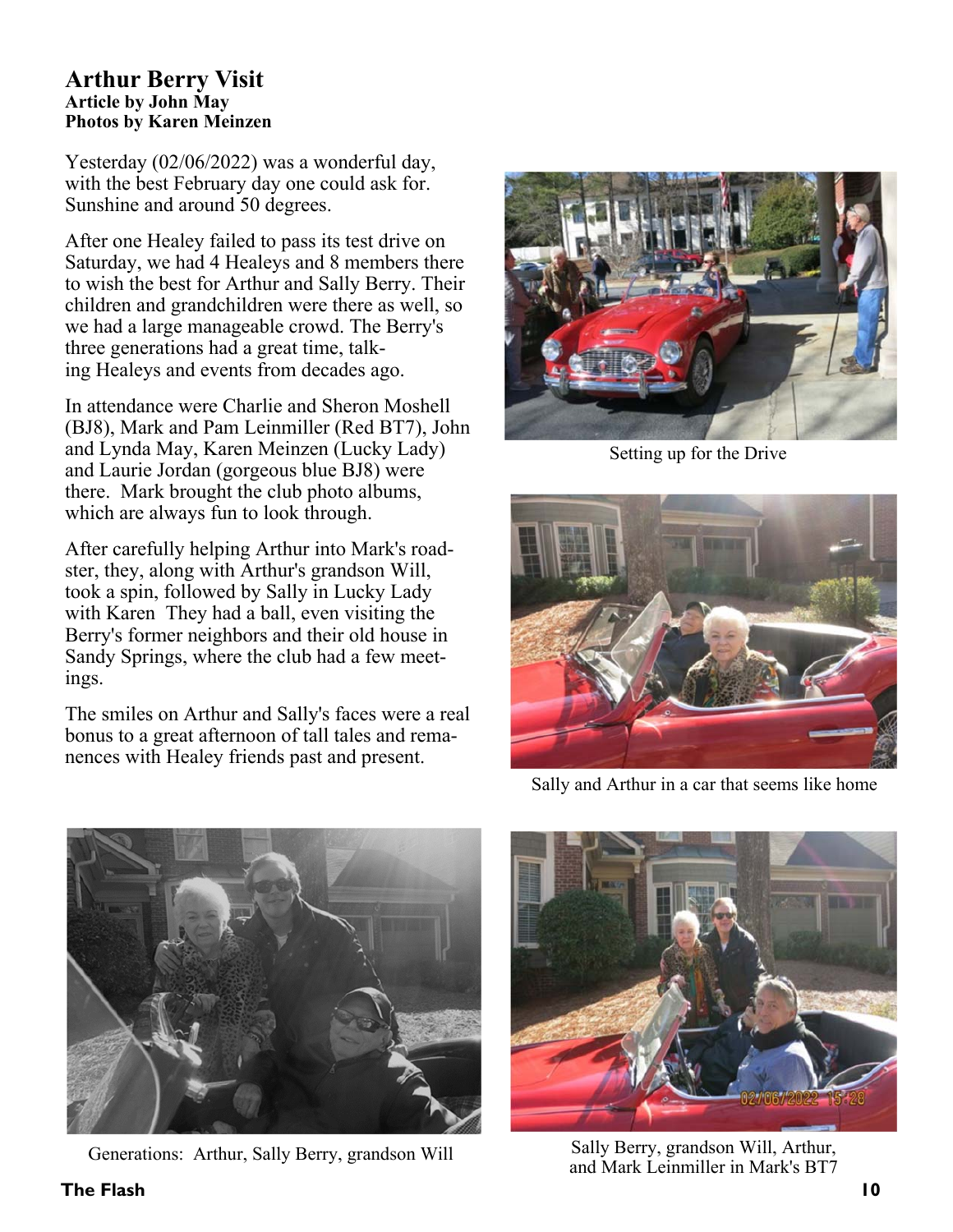Tech Article: January 2022: Part 1

A new year is here and I have no resolutions because they never make it past the first month. Hope everyone had a great Christmas, Chanukah and New Year. Our new year started off with a bam. Literally, a bam. We were driving home from a winery, I had not been drinking as I do not partake of the fermented crushed grape juice.

As Patty does, she let me drive home. About a mile down the road from the winery, BAM, we ran into a horse. Yes, you read that correctly, a horse. The road was a narrow two lane state highway with a deep drop off along the right side of the road. The left side has lots of trees next to the road. We were discussing the speed limit along the road when I checked our speed, 55 mph as posted.

When I looked up, there was a horse walking into my lane. I could not swerve much to the right or we would have rolled down the hill and probably been killed. No need to even think about going to the left, there as a horses ass in that lane. Moving as far to the right as safe and sharply applying the brakes, we hit the horse with the driver's side mirror at his right front shoulder. I saw his head hit the windshield.

I stopped as soon as we could and got out to check on the horse, Thank goodness he was walking away. Some one driving behind us stopped as he happened to know who owned the horse and after seeing we all looked to be ok, he went to get the owner who lived across the road by the pasture the horse escaped from, for at least the second time. Within less than a minute of everyone stopping, a state patrol showed up with lights flashing. He happened to be driving down the road.

He checked with us and then went to talk to the owner of the horse. We turned around, after picking up the remains of our mirror and went to talk to the owner. I was petting the horse while the owner looked him over and could find no injuries. It was dumb luck we hit him in such a strong area of his body. A few seconds later and we would have hit him in his mid section and probably broken his legs and tossed him into our windshield, injuring us both. The patrol officer kept asking if I wanted to file a claim against the owner but I said we were just so relieved the horse was ok, we would not. That was one way to start your new year. Close to death by horse.

Hope all yalls started better.

Now let's talk about car stuff. I have been working on a MGB in the shop for quite awhile. My goal is to complete it by the end of January. I am building the engine; doing brake work and some suspension stuff. While the engine was out, I replaced the missing subframe mounting pads. One thing the owner wanted was his engine compartment cleaned and he brought me one can of Krylon gloss black spray paint with which to do it. I told him no, it could not be done. For one, the exterior had been painted bright yellow and the engine compartment was old original green.

You know how bad engine compartments get, rust, grease, brake fluid runs, nasty brake and fuel lines, wiring harness looking like spaghetti, etc. I told him the only way I would do it was to completely strip every thing from under the hood, sand blast to bare metal, epoxy prime and paint with a hardened acrylic enamel.

Then every item would be stripped, primed and painted the same way. Brake and fuel lines would be polished and clear coated. Hydraulic cylinders would be rebuilt and cleaned as if new. The wiring harness would be cleaned and taped to match the original. Now, this is a little more involved than using one can of Krylon but it is the only way to do it right. Not doing it the correct way is to bring complaints a year down the road. When it started looking like crap again, he would complain I didn't do it right. And he would be correct.

He did not want to spend the money and I strongly agreed with him. The cost would be near \$4,500 for parts and labor to do it right. Trying to use one can of paint would make it worse. I agreed I would just clean it as best as I could and make sure every thing I took out and put back would be painted and look restored.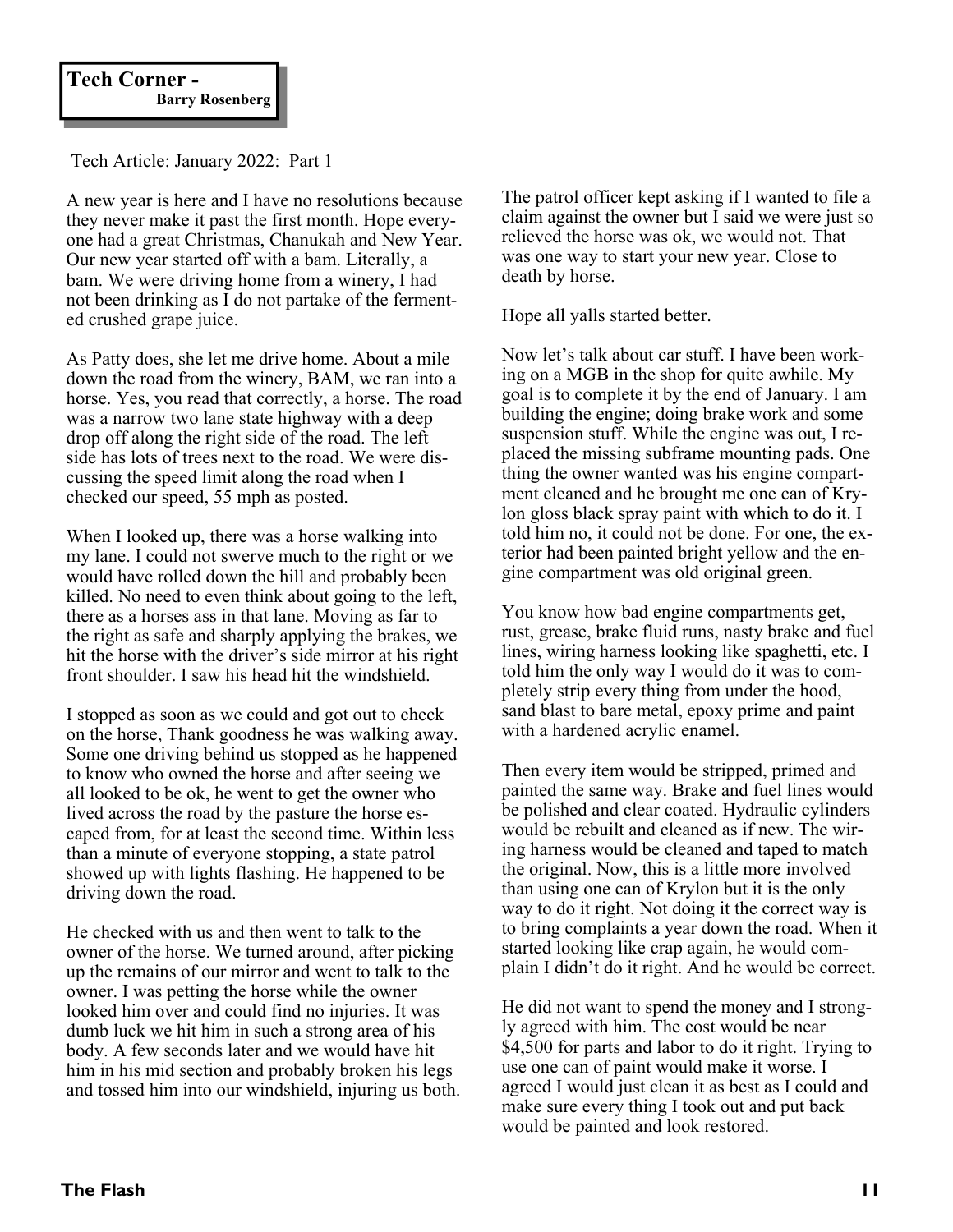Tech Article: January 2022: Part 2

So, the question is how is this done? This is what I will write about. How to paint parts when detailing your car. My favorite way is to use a gloss hardened acrylic enamel and a Harbor Freight suction spray gun. Most of what I paint is black. Engines, heater boxes, hydraulic cylinder mounts, etc are all black. Unless it is an early MGB, Midget, Sprite or Healey. Even those engines get the hardened acrylic mixed to original colors.

To start with, any thing you want to paint should be stripped of all paint. Clean it with a thinner or a cheap brake clean. Let it dry thoroughly. I do not always sand things but if the original part is shiny, a little scuffing is called for. Use an epoxy primer, from a spray can is ok with small parts but use a mix with bigger items. It just holds up better. Note, I DO NOT prime engines. I clean them very well and paint.

I roughly follow the paint mix ratios; it isn't as critical as when painting the car. I use a small water bottle, dry of course, and mark the side with about a 8-4 -2 ratio of paint, reducer and hardener. The advantage of the acrylic enamel is it holds up to carb cleaner, hot oil and anti-freeze. Spray can paint will not. Light coats and several of them works best if you have the patience. Let them dry before touching them.

If you are one that has to test it before time and hate leaving your finger prints in the paint, spray some on a piece of cardboard and use that as your test spot.

On this MGB, I wanted to clean the radiator as someone had tried to polish the brass top and bottom and did a terrible job. I cleaned the radiator in my cleaning sink and let it dry. Then I sprayed it with brake clean until it was clean and dry. A light scuffing on the top and bottom tank and then I sprayed it. As this was not a restoration, I cheated and used a spray can of VHT paint. It is one of the best spray can varieties on the market.

I choose this as I was saving money for the customer. I know it was not the best but it looks good. First, I used VHT flat black on the core. There are special paints for radiators that supposedly dissipate heat better but I have never noticed any problems with flat black. After allowing it to dry, I covered the core with tape and paper on both sides. Then I sprayed the top and bottom tanks with VHT gloss black. By the way, VHT stands for very high temperature and they have some good to 2,000 degrees. Hopefully, your radiator will never get that hot.

Once you remove the paper, the radiator looks new. It has always been my experience that no matter how long a radiator sits; nor how much you twist and turn it to drain, it always has a little more old stinky water left to leak out on your pants leg.

If this was a full restoration, I would have mixed the acrylic paint and used it. Mixing, spraying and cleaning up takes three or four times as long and cannot be justified unless doing a full restoration. Engines are always painted with it unless the owner brings me his own concoction which I will never allow again.

He had an old ugly rusty exhaust header that we were reusing. I cleaned it and scuffed it and used VHT cast iron spray paint on it. It works great on the exhaust manifold whether cast iron or steel headers. The paint is good up to 2,000 degrees! Your exhaust should not get that hot. If you have an original cast iron exhaust manifold, this paint is the best there is to make it look new.

This seems to be a little longer than planned. That may just be the way it appears as I use a larger type now that I am older. Larger letters take up more space. But I can't see the smaller letters any more. Next month, I will continue with this train of thought. That means I need to remember to write again in a months time.

Well, I hope to see yall somewhere soon. Stay safe and watch out for loose horses. Never know when you just might run into one.

Barry Rosenberg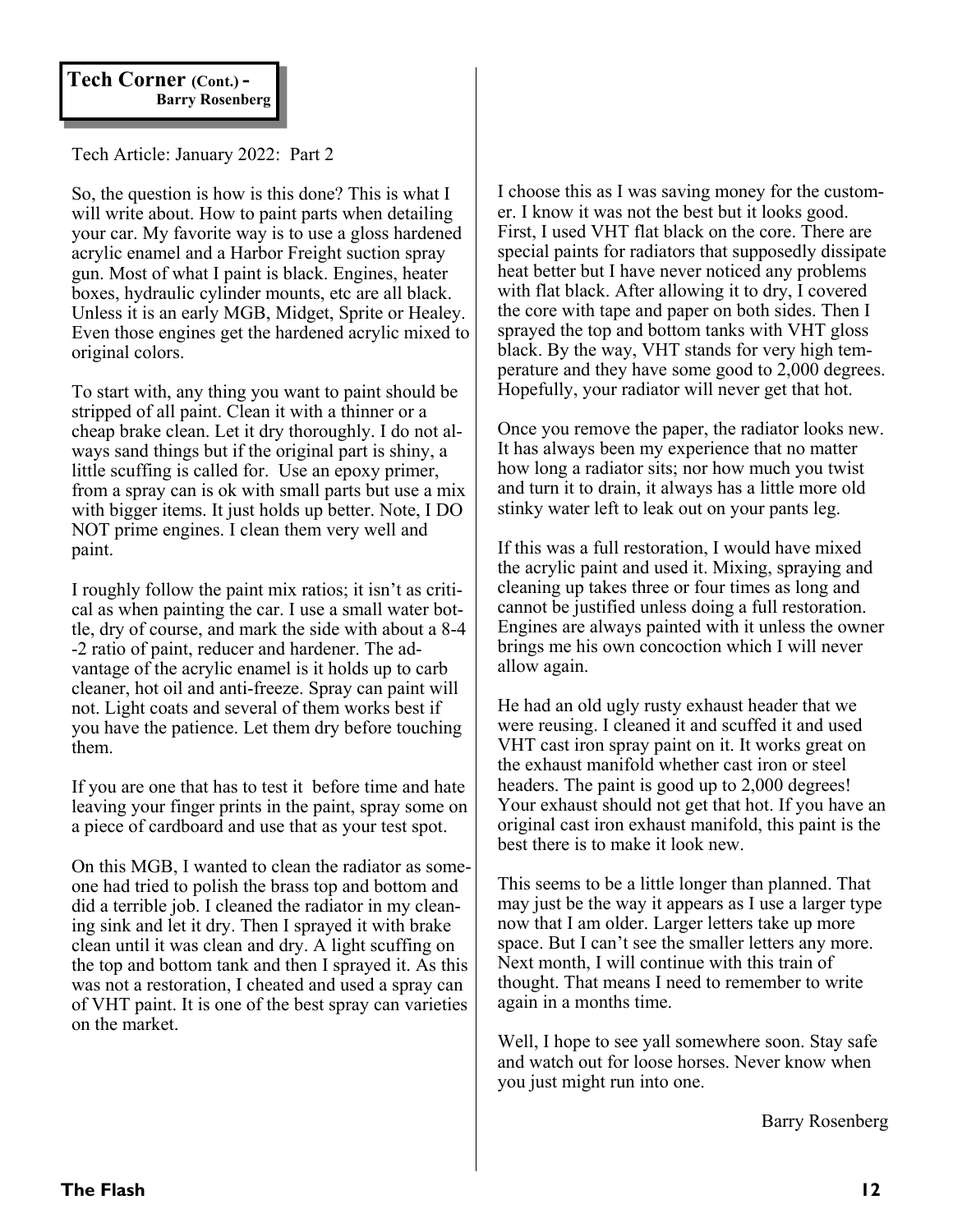## **Tech Corner (Cont.) - Barry Rosenberg**

Tech Article: February 2022: Part 1

Last month I was discussing painting details. I need to clarify one small item, two items actually. One is that I did not reach my goal of completing the MGB by the end of the month. Both weather; super cold with no real heat yet in the shop and health. Some how I threw my back out once again and that takes ten days to recover. It must have happened when either playing with Bolt or picking up small limbs in the yard. Either way, those who have bad backs know the pain it can impart.

The other item is on painting the radiator. I said I used a spray can of VHT paint. Besides being easier and faster than mixing hardened enamel; it has another benefit. The more paint one puts on a radiator, the more heat retention it has. The hardened enamel holds in more heat than the thinner layer of VHT spray can. One needs to be a little careful on how thick the paint becomes.

Let me spend a paragraph on painting the area around the hydraulic cylinders. Once the cylinders are removed, wash the area very good with water. Then you must strip the area to bare metal. Sand or wire brush the area and clean with any cheap brake cleaner. Let it dry. Repeat the steps. Brake fluid can get into the metal and if you do not clean this area to a surgical degree, your new paint will fail.

Once the area is clean and dry, spray it off with some thinner, let it dry. Then use an epoxy primer, yes spray can is ok but not preferred. Then you can paint the area with a hardened enamel and hope you got it clean enough. Anything that gets bolted to this area needs to be cleaned just as well. The brackets that hold the cylinders should be sandblasted first. Then use an epoxy primer.

It is a bad fact that normal brake fluid will remove paint and it does not matter what kind of paint you use. The brake fluid choice can make a difference but I do not suggest Dot 5 silicone. Just for ya'll that like Dot 5, I agree it has the benefit of not hurting paint; but, do not spill it on anything that you may want to repaint in the near future. Also, Wilwood does not recommend Dot 5 in their systems, they say use Dot 4.

(*Girling / Lucas / TRW note the use of DOT 5 silicon brake voids warranty on new master cylinders) ed.* 

While on hydraulic stuff, suppose you want to paint your master cylinders. Some came a gold color and as far as I know, it is not a color you can find at any Ace or Home Depot. After cleaning the cylinder, I sand blast the outside after a full disassembly and plugging all the holes, I use an epoxy primer, yes spray can is still ok, and then use a gold paint with a light over spray of a bronze to get close to the original color. Then I will clear coat them.

Once you do this, you have to be very careful pouring in the fluid. Make sure your lines are all tight. If you are using brake fluid near your car, it is best if you have a container of plain water handy. Should you drip some brake fluid on the paint, flush it with the water as quick as possible. It will flush it off and not harm the paint. Just 30 seconds of brake fluid sitting on paint can cause a color change even if it does not lift the paint.

Also remember to keep any and all rags away from the paint if you even think they may have come in contact with brake fluid. If you think I have spent to much time discussing brake fluid and paint, ask anyone who had the two come together.

If you are planning to paint the entire under hood area, then; I am sorry to say, it has to be completely stripped of every thing under the hood. This means all brake lines, wiring harness, relays, fuses, etc. Then a trip to the car wash is called for. Wash as much gunk off the car as possible. I used to spray the area with Safety Kleen fluid before taking the car to the wash and then using the hot soapy water and then the rinse cycle. It is best to sand blast the area to bare metal after it dries. Sorry, anything less will not hold up over the years and will all ways look like you did not take the time to do it correctly.

Here, I would use a mixed epoxy primer and gloss paint to match the exterior as close as possible. If you are not painting the entire car and that is not what this article is about, then you will never perfectly match the old paint with the new paint. It will be close but not exact. If you mask from the lip of the hood closing area and paint the lip that is under the hood, any color miss match will be hard to detect to the casual looker.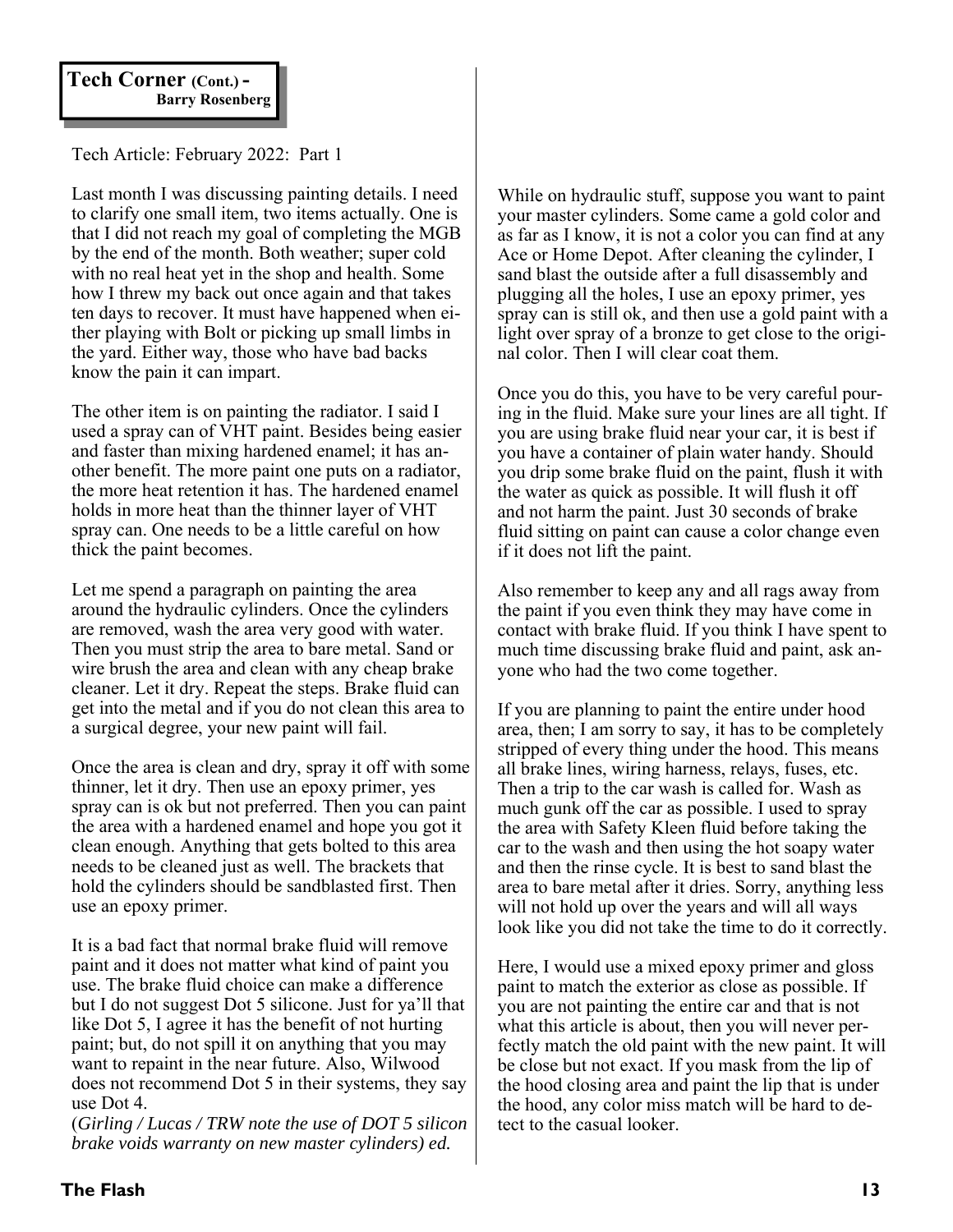# **Tech Corner (Cont.) - Barry Rosenberg**

Tech Article: February 2022: Part 2

I would not paint the area where the fender mounting bolts are as that can leave a slight line in the paint where the original fender paint meets the new paint. If the different paints meet on the edge of the lip, it almost becomes one uniform job.

Everything that you return to it's correct place in the engine compartment should be treated to the same clean, prime and paint. If you are reusing your original hydraulic lines; it is easier than bending new, then sand them clean; then polish with 0000 steel wool. Wash off with brake clean or thinner and clear coat them. Make sure your fittings rotate smoothly before clear coating. And I should say to flush the lines before anything and not near your car!

When you reassemble the engine compartment, I suggest you use all new bolts, screws, clamps and small brackets. It just looks better. I personally prefer grade 8 cadmium plated hardware that is easy to obtain from many sources and will look better longer than grade Ace hardware cheap stuff. I bet it would not add \$100 to your total cost. Don't get cheap this close to the finish. If you are not restoring to absolute original, you do not need to worry is your radiator mounting screws having a point at the end or are flat. The original MGB screws ended in a slight point. You can use standard Phillips screws and not need the Posi Drive as original.

These little finishing details are what makes all your effort look good. If you do all that I have talked about, you will see why it is so expensive for a shop to do it. It takes a lot of time, way more than in parts and material (except for the professional quality paint products). One can of Krylon black will not do.

Well I have been sitting long enough so it may be time to go play with Bolt. He needs to poop as his farts are making my eyes water. I hope to see ya'll somewhere soon. Be safe.

Barry Rosenberg

### **Irrelevant information**





According to PPG, the most popular car & truck color in the US are - Silver/Gray, White, Black and Blue. If your Healey is two-tone, you are part of the "1% " Green "2% " Does that make you feel rich ???

### **Kate's poodle, Elva, had puppies!!**

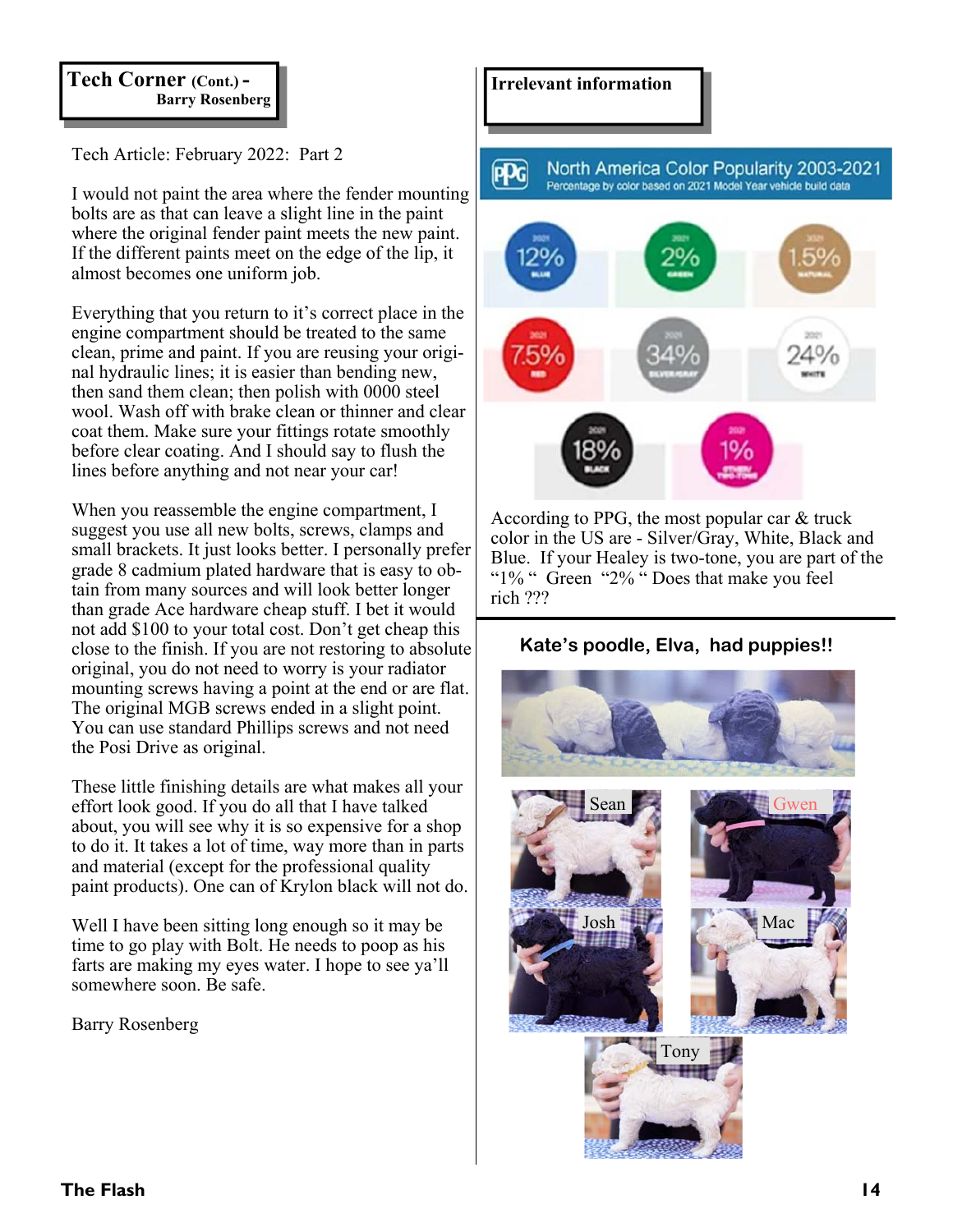### **DMSMS**

Having spent most of my career in Aerospace, the term used for loss of expertise, parts and suppliers is **D**iminishing **M**anufacturing **S**ources and **M**aterial **S**hortages, or **DMSMS** for short.

DMSMS is a serious problem for military systems that have to be operational for many years in the field. Especially in electronics where yesterday's cutting-edge technology is unserviceable old junk today. Similarly, we are trying to keep our Healeys operational for up to 70 years after they were introduced at Earl's Court in 1952. I am concerned that DMSMS is seriously affecting our Little British Car (LBC) hobby.

As time marches on, there are fewer suppliers of parts and people with the expertise to work on our LBCs. Recently I was going through a box of old LBC catalogs I have collected since buying my Healey and going through restoration. There were several catalogs for companies that no longer exist.

Then there is the loss of expertise. Kilmartin (KAS) will stop production of Healey sheet metal in May of this year. Nisonger Instruments, a long-time restorer of Smiths instruments is no longer accepting Instruments/Gauges for repair or restoration. Advanced Performance Technology (APT) the folks who "wrote the book" on the "A" series engine (Sprite) is no longer accepting shop work. Several repair shops I used in the Atlanta area and here in Colorado Springs with the expertise on old LBCs and ancillaries have closed in the last few years as the owners or employees retire and / or the business is simply not large enough to continue operations.

As Austin Healey owners, we are currently enjoying a bit of a renaissance period in Healeys due to the interest in our cars. Many parts that were not available for years are now available due to restorations and strong demand for fully functional and restorable cars. Still that may not always be the case, especially as DMSMS continues to hamper the ability to keep our cars operational and in true classic form. What can be done as DMSMS continues to escalate impacts to our hobby? Obviously, we can't turn back the clock or ask people to un-retire. However, here are some things we can do:

#### **DMSMS cont.**

1. Don't put off that repair / restoration project, even (or) especially the little things. Purchase of parts and hiring people with LBC expertise keeps the demand for parts to continue through the supply chain and doors of small repair shops open. Continued demand keeps DMSMS at bay.

2. Drive your car occasionally. If something breaks, fix it. (See #1) Keeping our cars in the public eye helps keep demand for our classics out there. Think about the last time you saw an Austin Healey in a store parking lot? Highly polished "Garage Queens" that never see the road only help DMSMS continue to grow.

3. Hold "Tech Sessions", invite others too. Most of us grew up working on our cars. No computers, no OBC codes. We learned by trial and error, maybe more error than trial, but we gained skills to keep our cars running. Transfer of skills to the next generation of owners will keep our classics running for years to come and transfer the idea that LBC classics need constant fiddling and tweaking to keep in best running form. Atrophy of repair / tune-up skills adds to DMSMS.

4. This may be tough, but be realistic about the future and what you will be able to do in the next few years. Do you have a 'project car' you plan to restore, someday? Seriously consider selling that project car you probably will never get around to fixing, restoring or even get running. Recently, I have come across some old classics in junk yards, where I can only assume were in "estate closeout" where the estate executor saw no value in some old rusty car and had it towed for scrap. Selling that project car you've had for years for "someday", to a new enthusiastic owner will cause the need to buy parts and hire folks to fix that which is beyond their skill set. Again, keeping the shadow of DMSMS from growing.

The saying from the LBC supplier who is now out of business, "Keeping Them On The Road" continues to be necessary to be able to continue enjoy our car and keep DMSMS from eclipsing the ability to get out in our Healeys for a drive on a sunny afternoon or reduce the demand for our cars when we reach the point where it is finally time to say good bye….